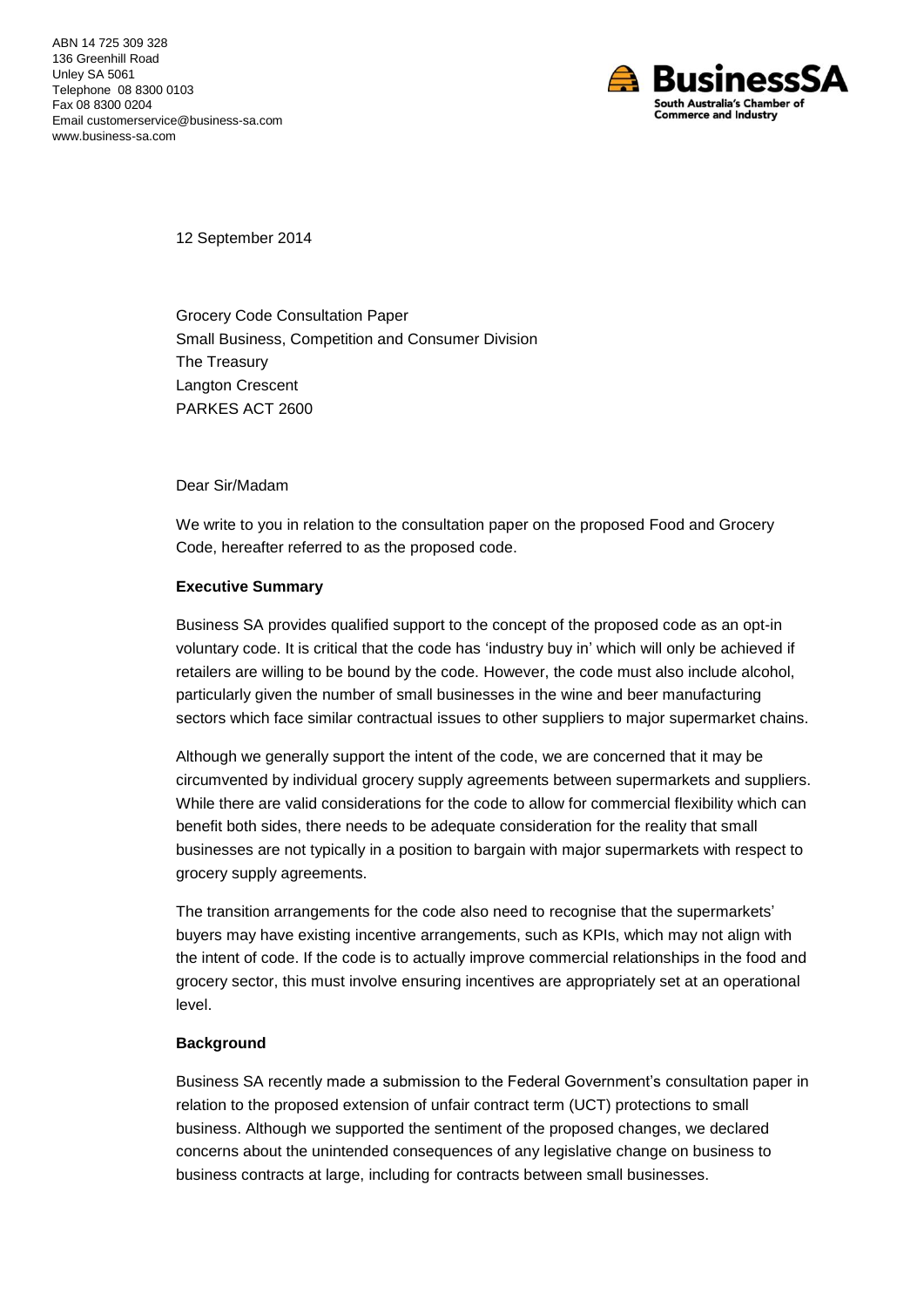Furthermore we made the point that, considering the move to extend UCT protections to small business had in a large part been driven by issues in the grocery supply chain, the Federal Government should primarily consider remedying the shortfalls here before extending UCT protections economy wide.

In that context, we provide further comment on the proposed code:

1. Feedback from Business SA's members indicates that alcohol should be included in the proposed code, particularly given the nature of the wine and beverage manufacturing sector which has relatively low barriers to entry and a significant number of small businesses operators. Recent growth in the craft beer market is testament to the ability of small businesses to succeed in this sector and there needs to be appropriate provisions in the proposed code to accommodate these growing small businesses.

Business SA provides the following feedback specifically in relation to alcohol supply for major supermarket chains:

- Suppliers have been asked to pay ranging fees for alcohol supplied to Coles over and above standard terms;
- Scan data costs which are being passed onto registered suppliers are prohibitive for small business operators trying to enter the market;
- Trading term increases lack standardisation and should require at least six months notice;
- All out of code issues should be borne by the retailer which has strict delivery centre and store requirements to prevent the supplier from having to pay for retailer negligence. At present, supermarkets are constantly pressuring suppliers for any code issue stock.
- 2. There is ambiguity around the definition of 'retailer' in the exposure draft regulation which makes it unclear as to the circumstances in which a wholesaler would not be considered a retailer.

Our understanding is that a wholesaler would be considered a retailer unless there was another intermediary between the wholesaler and the supermarket.

'Wholesaler' may also need to be defined in the regulation to provide clarity, particularly to small businesses which may find it difficult to comprehend the legalistic definition of 'retailer' and whether or not the proposed code applies to their wholesaler.

3. The issues described in point 2 are quite relevant considering the issues for businesses such as franchisees of major suppliers into supermarkets which may not be covered by the proposed code.

For example, while a major supplier may agree to certain terms with a supermarket, the cost of additional services is often passed back onto the franchisee to be provided at their own cost.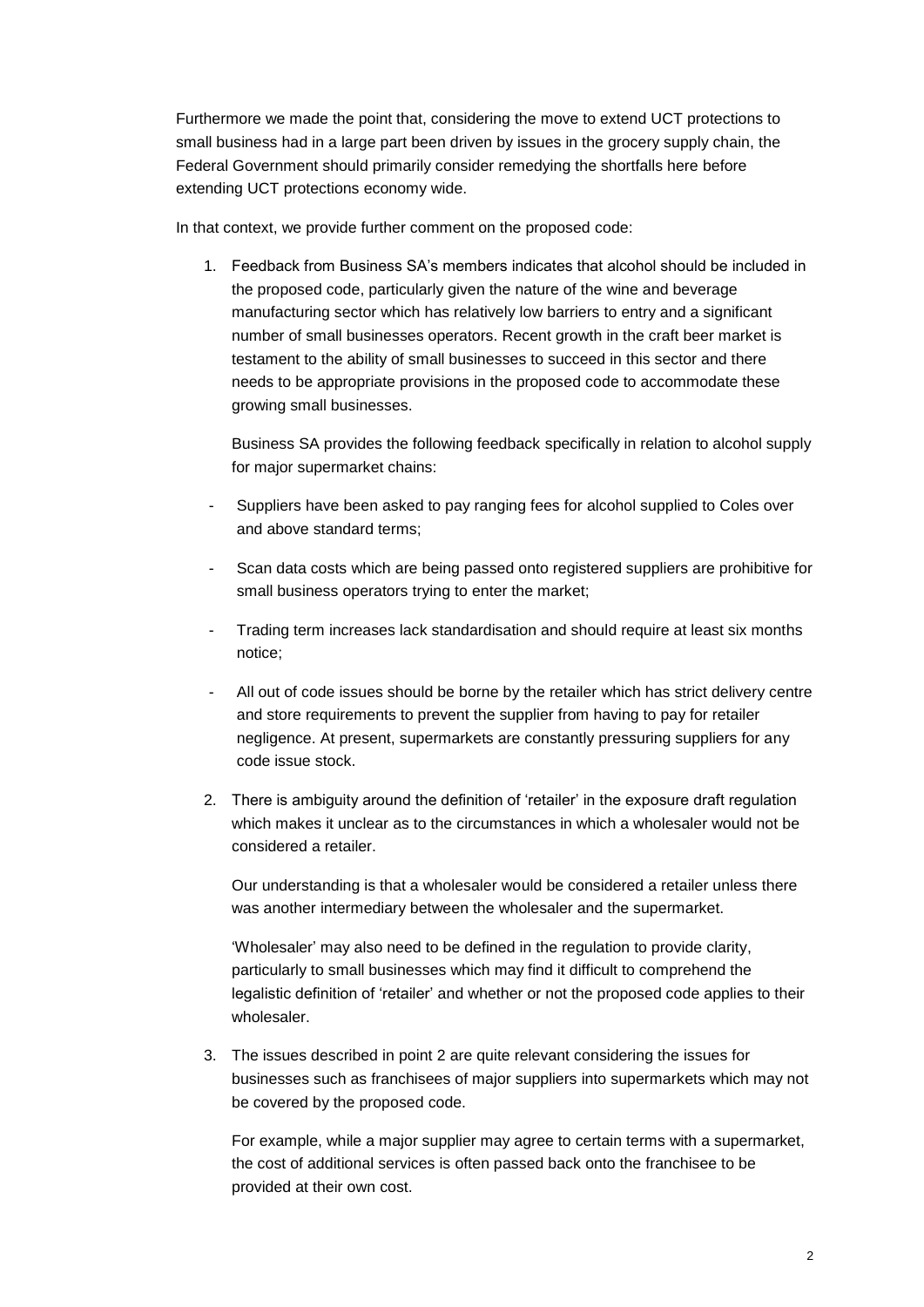One business which provided feedback to Business SA had not received an increase in commissions or other provisions they could claim on delivering a product for eight years and over the same period, overheads for this business had tripled. In this instance, additional costs being passed back to them by the major supplier were reducing already tightly compressed margins. Furthermore, aggressive discounting campaigns by the supermarkets are hurting these types of businesses which operate on commission for delivery contract arrangements.

4. Defining which entities fall under the proposed code is important, but it also vital to ensure the code can be structured such that grocery supply agreements reached between major suppliers and the supermarkets do not unfairly impose costs on smaller businesses down the supply chain.

Smaller suppliers to larger wholesalers will not have bargaining power in grocery supply agreements which is not necessarily inefficient, but the Federal Government needs to be mindful of any negative externalities arising from the structure of the proposed code.

- 5. We support the proposed code restricting retailers from requiring suppliers passing on costs relating to:
	- A buyer's visit to the supplier;
	- Artwork or packaging design;
	- Consumer or market research;
	- Opening or refurbishing of a store;
	- Hospitality for the retailer's staff.

Again, while some major wholesalers may accept such costs, these are usually passed down the chain to smaller businesses.

- 6. In relation to s 15 of the proposed code, De-listing products, we support the focus on ensuring supermarkets only de-list products for genuine commercial reasons. In one example provided to Business SA, our member was expected to pay a bill within two weeks or was threatened with de-listing. Obviously this type of behaviour does not constitute commercial dealing in good faith and we would expect the code will provide guidance to limit such instances.
- 7. The Federal Government should also take into consideration that the process for suppliers to apply for price increases from major supermarkets can be quite cumbersome, taking several months and requiring a significant amount of documentation, regardless of whether or not it breaches confidentiality agreements.
- 8. In relation to s 8 of the proposed code, Matters to be covered by agreement, the grocery supply agreement should also include details of any volume rebate.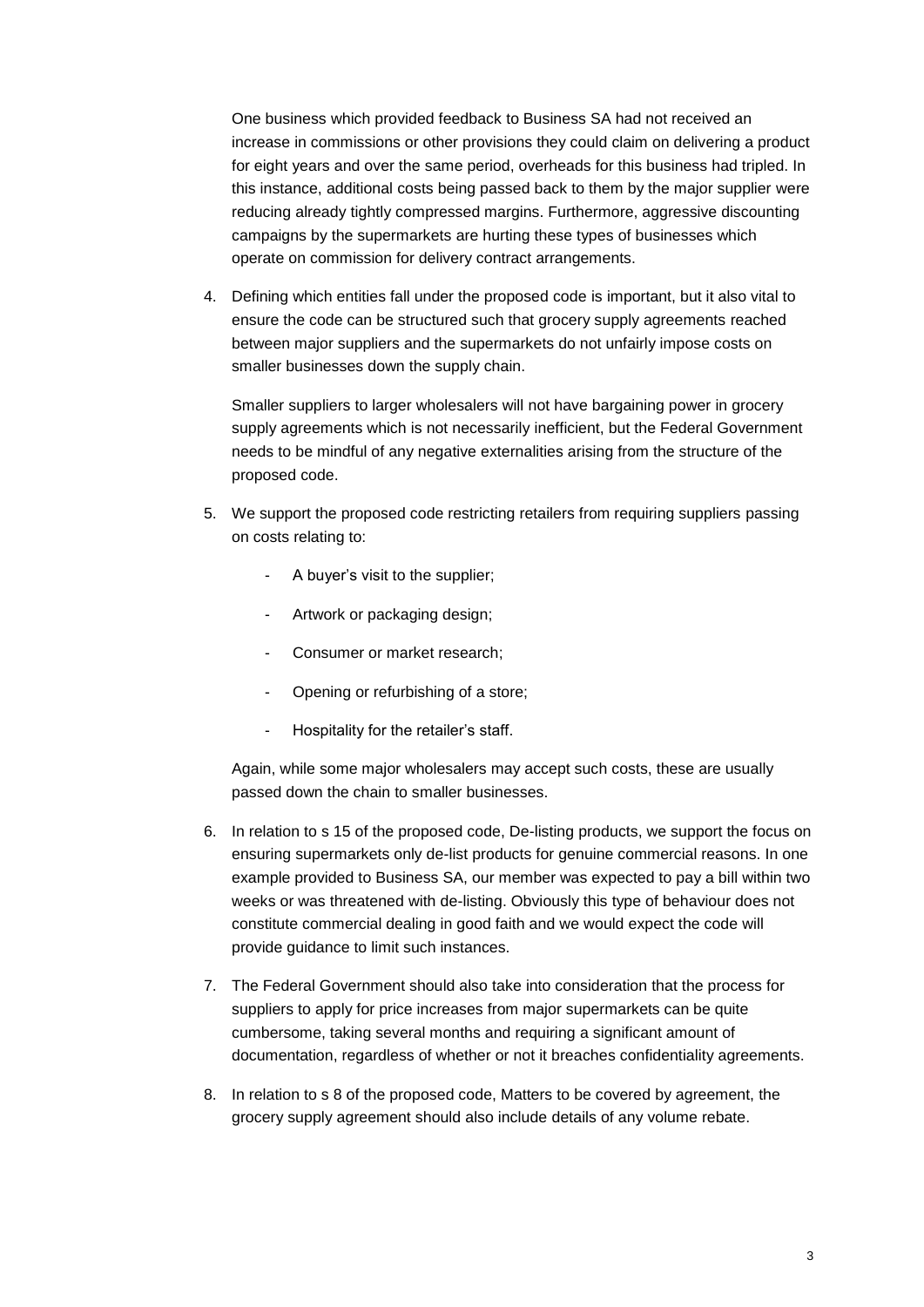- 9. The Federal Government should also consider that suppliers are typically liable for freight demurrage (after a specified grace period which may be as little as one hour) if the supermarket does not load or unload their contracted carrier within an allocated time slot.
- 10. The proposed code needs to be adequately structured to incentivise change in supermarket/supplier relationships but we are reluctant to support penalties being introduced which force supermarkets to comply. Furthermore, such penalties could end up being imposed on wholesalers which may filter back down the chain to smaller businesses.

It is appropriate for the proposed code to allow for compensation, but if the intent of the code is to improve commercial relationships between supermarkets and suppliers, introducing penalties is not conducive to that goal. Supermarkets and suppliers need to maintain ongoing working relationships which will not be enhanced through penalties being imposed on either party following a dispute in relation to the code.

11. While the proposed code is well intended, its structure still allows for any provision to be circumvented through individual grocery supply agreements. The reality is that many small business suppliers to major supermarkets will not have either the time or resources to negotiate grocery supply agreements with supermarkets and will most likely just accept the standard agreement.

Standard form agreements are an efficient way in which supermarkets can deal with suppliers but how does the code prevent the standard form agreement from entirely circumventing the intent of the code? Perhaps any variances on standard grocery supply agreements need to be made explicit to suppliers and should be more on an exception basis rather than the norm.

Business SA acknowledges the code needs to allow for commercial flexibility but if it is genuinely trying to reduce instances of supermarkets using power to unreasonably impact suppliers, it needs to ensure it puts an appropriate onus back on supermarkets to act in good faith.

12. The proposed code should be designed such that all industry participants see it as best practice and are genuinely willing to enter into negotiations which use the code as a reference point. In this context, the code and its implementation need to be structured to reflect the commercial realities of dealings between supermarket buyers and their suppliers.

Given the individuals agreeing to the code are typically at an executive level, there needs to recognition of how the actual buyers which will act under the code are incentivised to give effect to the intent of the code. Although it is appropriate to provide operator training for the code, if the underlying incentives for buyers such as KPIs are not set in accordance with the code, the code will not achieve its aim of improving commercial relationships in the food and grocery sector.